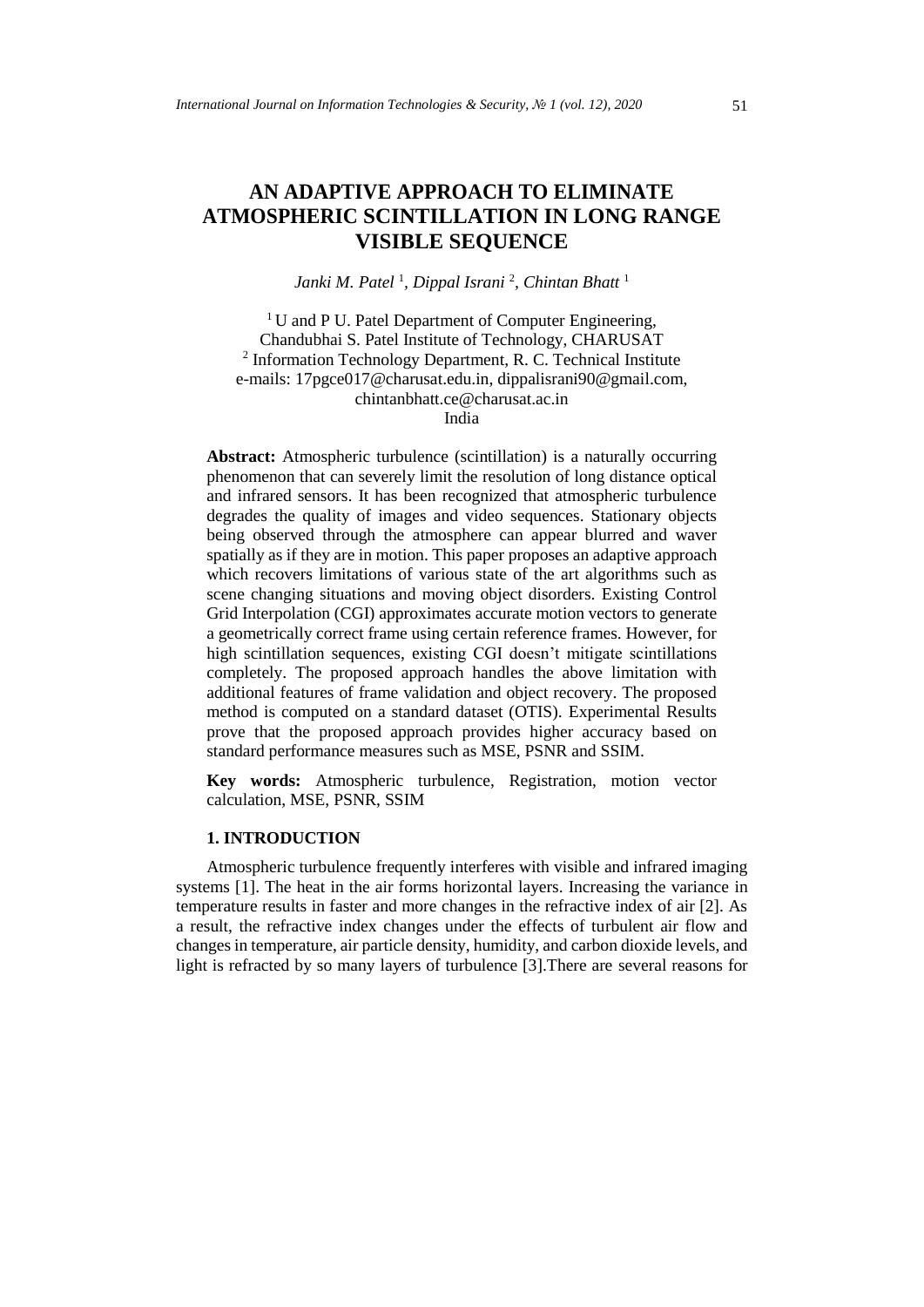the image captured through the camera to get blurred. This mainly occurs due to change in the refractive index of light due to the motion of wind [4]. Another reason, causing it, is the varying temperature or a heat wave above the ground surface, which causes the image to appear blurred [5].

Due to the effect of turbulence in the atmosphere, the scene observed and captured from a long distant camera gets ill-shapen [2]. The normal wavelet gets distorted and final result consists of blur, noise and aberration.

The simplest approach for mitigation is based on frames that use video frames sequentially [6]. In this method, each frame observed with turbulence is registered using a non-rigid image registration technique [6, 7]. Another approach is to remove distortion of turbulence without causing damage to the moving objects [8].

To mitigate the effect cause by turbulence is necessary for long distance image capturing. In Surveillance imaging [9] activities are monitored to observe changing information for purpose of managing or protection. In Medical image analysis [10], is the method and process by which the inner part of the body is produced for clinically and medically based analysis, as well as visually representing the function of certain organs or tissues. The proposed algorithm will remove the geometric deformation of the image and produce quality image. Sprinkling and optical turbulence associated with refractive index oscillations severely affects underwater imaging [11].

The rest of the paper is designed in the following manner. The related work is described in Section 2 and the proposed method is set out in Section 3. The simulation results and performance evaluation parameters in Section 4. Finally, Section 5 presents the conclusions.

### **2. RELATED WORK**

In the last few years, several techniques have been proposed to eliminate the influence of atmospheric turbulence. Captured sequences contain geometric distortion and time varying blur [12]. These sequential video frames are utilized to mitigate the heat scintillation and to generate the turbulence free video sequence as output.

FRTAAS was proposed by Halder et al [13]. In this article, FRTAAS First Register Then Average And Subtract algorithm for image registration was proposed as a preliminary step for image restoration. In terms of time and accuracy a performance comparison is presented between the proposed restoration method and the earlier FRTAAS - based Minimum Sum of Squared Differences (MSSD) [14].

Time-averaged algorithm was proposed by Fraser et al. [15] is based on common techniques and components used in various algorithms to correct atmospheric turbulence. Heat scintillation is divided into two separate steps in this technique, i.e. distortion and blurring [16].

The Lucas-Kanade method was proposed by Lucas and Kanade [17]. The calculation of the optical flow of a sequence of images is still a challenge in video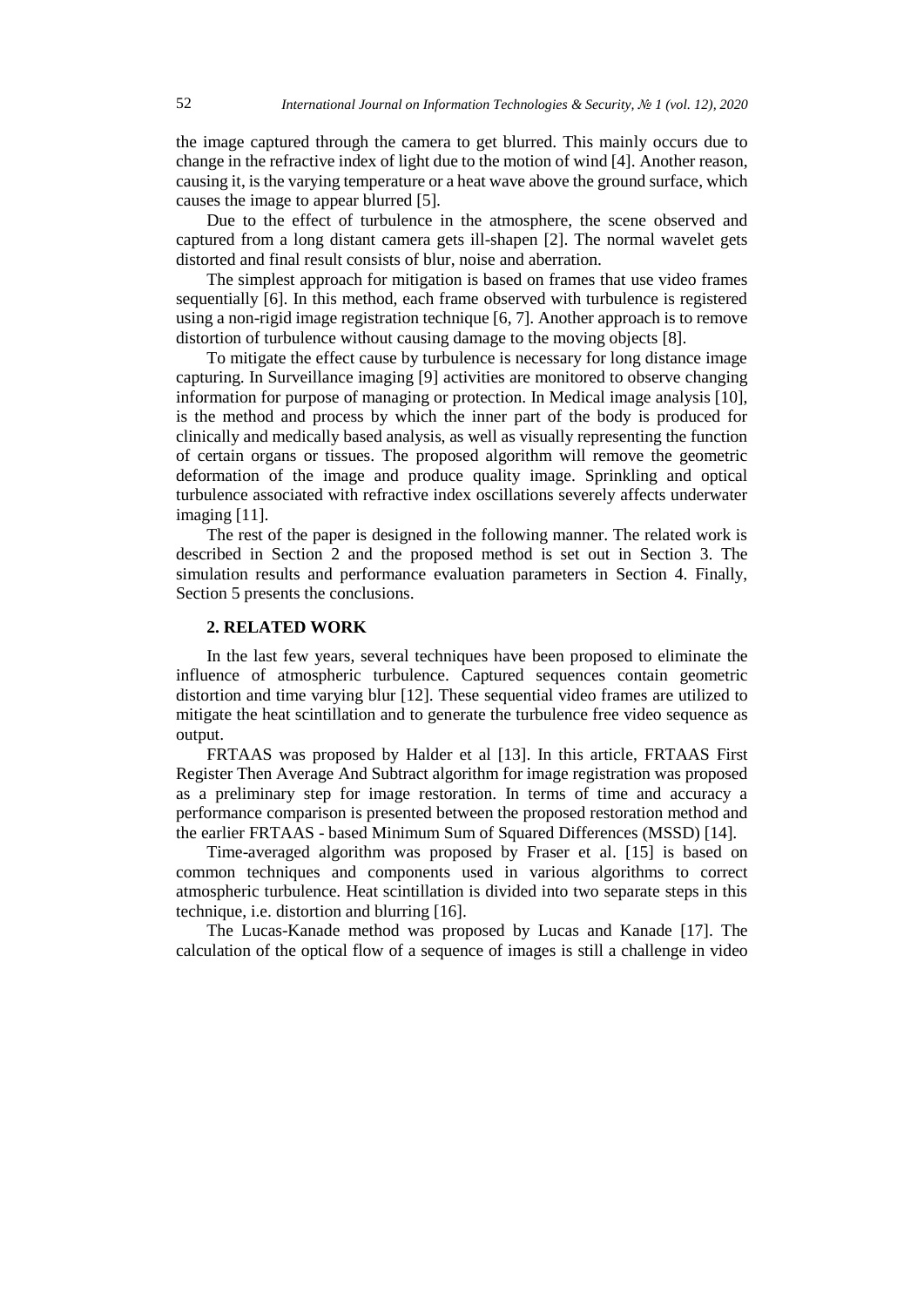processing. There are no certain techniques that can produce sufficiently precise and dense optical flow. The Lucas-Kanade algorithm's local variable computation does not produce a good segmentation that indirectly affects the design of the optical flow. This approach estimates the difference in the independent Lucas-Kanade algorithm and the effect in combination with global variable such as the number of iterations and the Horn Schunck filters [18]. The comparison is based on the optical flow pattern, image motion segmentation and processing time. Image experiments have shown that the smoothing effect and iteration number together with filters improve the segments and optical flow by utilizing the partial derivative in the Lucas Kanad method in Schunck's Horn algorithm. This shows that intensity calculation affects the optical flow.

Control Grid Interpolation (CGI) was proposed by Sullivan and Baker [19]. The first step of the procedure is to increase image resolution by a factor of four using bilinear interpolation, the purpose of which is to facilitate sub-pixel accuracy. The motion field is obtained by segmenting the image into small contiguous square regions, the corners that form control points [20]. CGI is attractive for this application as it enables complex non transnational motion to be represented, unlike block matching, which is generally used in a conventional motion compensated for the estimation of motion vectors [21].

# **3. PROPOSED APPROACH**

The main challenge, that traditional CGI faces is the partial scintillations which are still left out and distorted moving objects. To overcome both challenges, this paper proposes an adaptive CGI based technique that handles scene change situation and recovers small moving objects. The system flow of proposed approach is described in figure 1.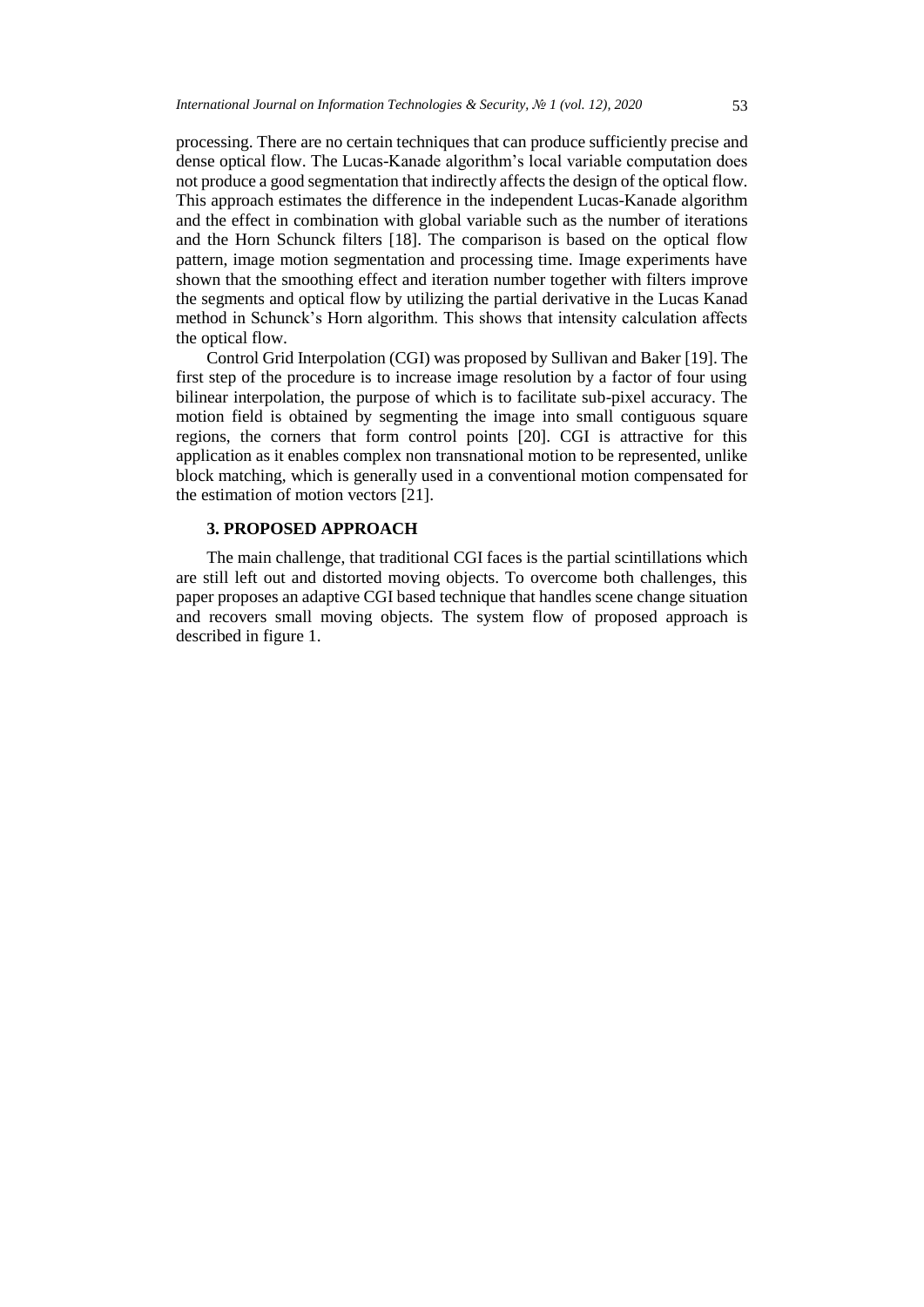

*Fig. 1 System flow of proposed approach*

**Input Video Sequence:** Input video means the video sequences influenced by atmospheric turbulence. There are visible band and infrared band of video frames. To make them turbulent free motion filed have to be find according to its type of frame. A standard OTIS dataset (Open Turbulent Image Set) [22] is used here to test the proposed approach containing sequences of visible bands.

**Apply Valid Frame Algorithm:** After retrieving the frames, the initial step is to validate the frame process. To handle a scene change situation, the proposed algorithm will first check whether reference frames are similar, or not, compared to the current frame. Experiments depict that if scene change situation occurs then after registration, it has some extra noise because of non-similar control points.

**Compute Derivatives:** It is a technique used for performing spatial transformation on image [23]. Three derivative matrix are used for transformation of image.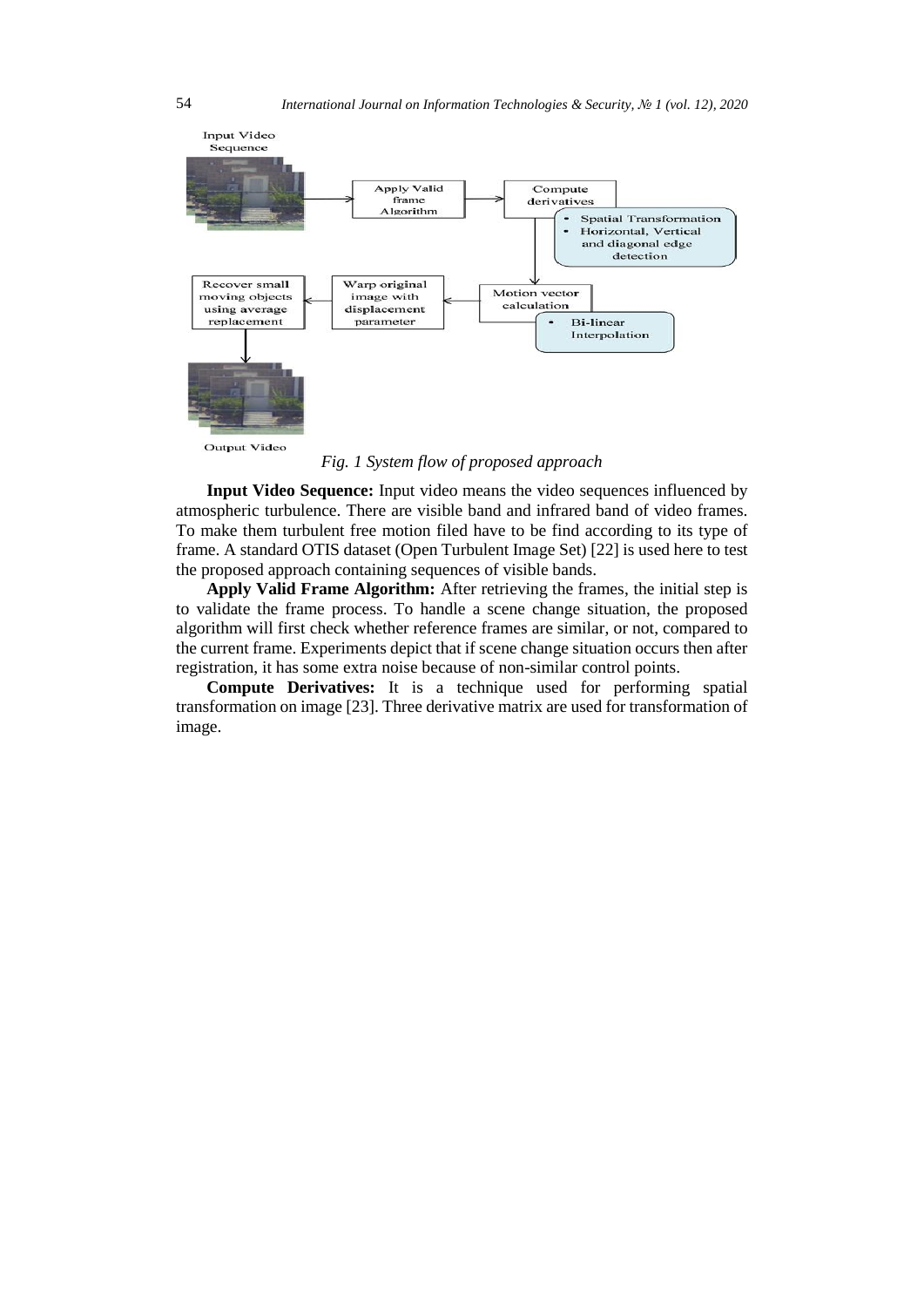

*Fig. 2 (a) Simulated door gray scale frame 9, (b) Simulated door gray scale frame 10, (c) Horizontal mask, (d) Diagonal mask, (e) Vertical mask.*

Two derivative filters estimate the horizontal and vertical part of motion vector. Third derivative estimates diagonal part of motion vector. The image is segmented into small continuous square region. The corners of each region are taken as control points. Using control points of each region, the motion vector is calculated.

**Bi-linear interpolation of motion vector calculation :** Similar to each separate region, the proposed motion estimation technique has its local motion vector. Pixel relationship between two frames within a region is described. The process for obtaining the motion vector is described below.

P1[i, j] = P0[i + d1[i, j], j + d2[i, j]] d1[i, j] = α1[i + d1, α2i + α3j + α4ij] d2[i, j] = β1[i + d1, β2i + β3j + β4ij] (1)

Here *i* and *j* represents the pixel co-ordinates and *d1[i, j]* and *d2[i, j]* rep- resents the horizontal and vertical displacement of pixels between two frames P0 and P1 respectively. *d1[i, j]* and *d2[i, j]* are used to compute vector between the four control points enclosing each region. Therefore once the  $\alpha$  and  $\beta$  parameters have been determined for each region, the intermediate motion vectors can be calculated. This provides a dense motion field of the turbulence.

Interpolation is a technique of creating new data points within the range of a discrete set of known data points. Here, interpolation is applied to the motion vector. Bilinear interpolation is used for estimating the in-between points of a vector. In bilinear interpolation, first, linear interpolation is performed in the X-direction. The resultant value is used for interpolating it in Y-direction. α and β are parameters which are determined for each segment of. R using bilinear interpolation. *α* and *β* can be calculated by minimizing.

$$
\sum_{[i,j]\in R} (P_1[i,j] = P_0[i+d_1[i,j], j+d_2][i,j]])^2
$$
\n(2)

Here using a Taylor series, (2) is approximated by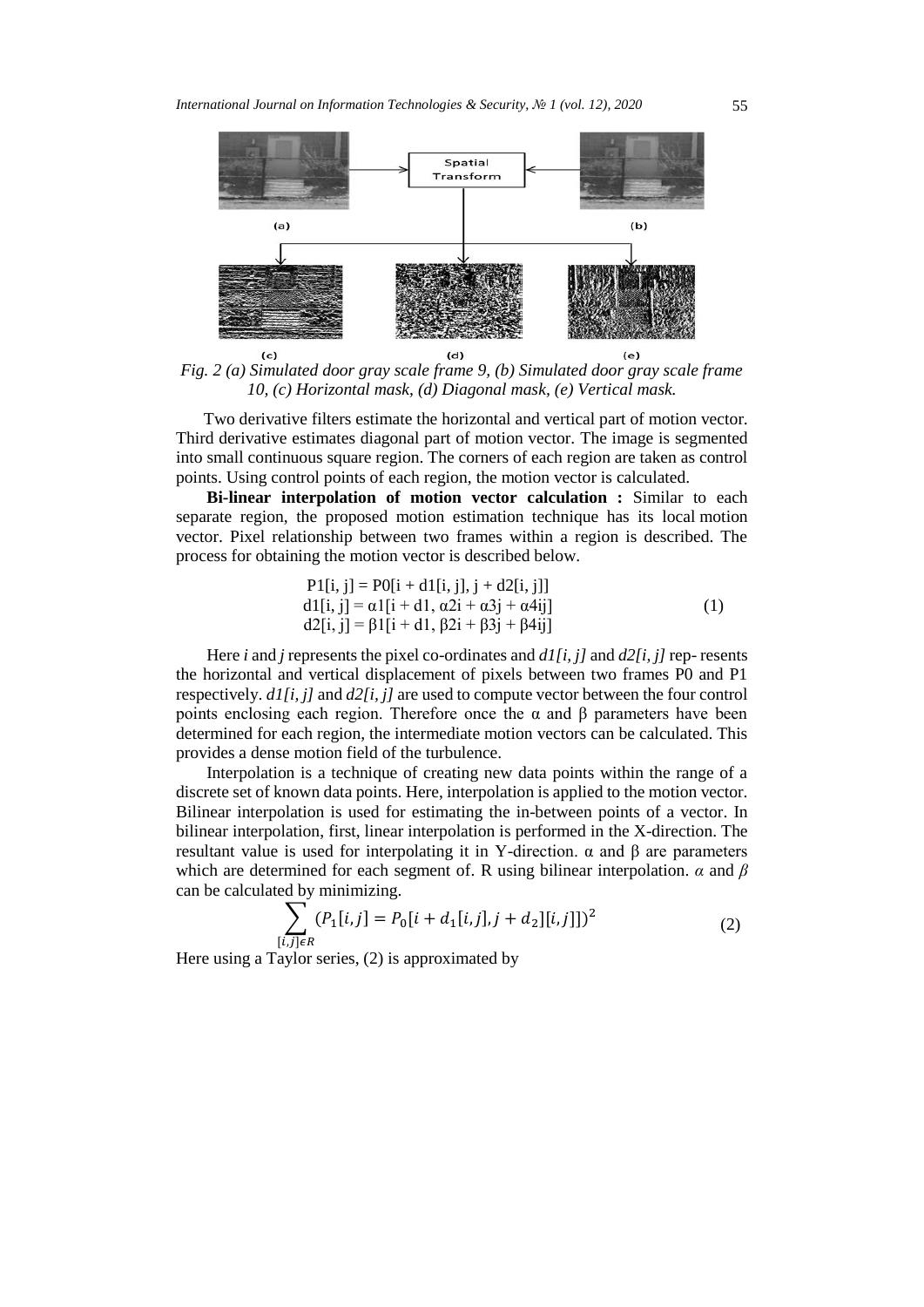$$
\sum_{[i,j]\in R} \left( P_0[i,j] - P_1[i,j] - \frac{\partial P_1[i,j]}{\partial_i} d_1[i,j] - \frac{\partial P_1[i,j]}{\partial_j} d_2[i,j] \right)^2 \tag{3}
$$

The terms of high order are excluded from (3). Bi-linear final parameters can be estimated using the least square approach. Finally, motion filed is generated between the target frame and the reference frame.

Warp original image with displacement parameters: The estimated control points horizontal and vertical displacement between two frames will be warped with original image. Multiple reference frames are used to find displacement. Average displacement metrics is used to warp the turbulence motion from target frame.

**Recovering Small Objects with Average Replacement Algorithm:** If video or image sequence contains some moving objects, the final image has less information around moving objects due to interpolation. To recover this moving object, a primary step is to identify it. To identify moving object, the registered frame is subtracted from previous frame or original frame and the resulting matrix contains detail about shifted (moved) part. To recover the moving object, estimated moved pixels are replaced from the subtracted image to the registered image.

**Output Video:** At the end, a turbulence free video sequence is generated. This approach reduces the fluctuation caused by turbulence and also recover the small moving objects. The results of the novel CGI approach are showcased in following section.

#### **4. SIMULATION RESULTS**

To evaluate the performance of adaptive proposed approach, simulations are performed on Intel Core i5 - 4570 T with 2.90 GHz processor and 8 GB RAM in a MATLAB environment. Three sequences of the standard Open Turbulent Image Set (OTIS) [23] dataset were used to test the existing CGI and proposed adaptive CGI approach.

Fig 3 (a) represents the original input frame from the door sequences. Fig 3 (b) represent the output frame simulated using the existing CGI. The output is of good quality and geometrically less distorted in comparison with to input frame. Fig 3 (c) represents the output frame simulated using the proposed CGI. The experimental results of the proposed approach depicts that the geometric distortion is less with the existing CGI approach.

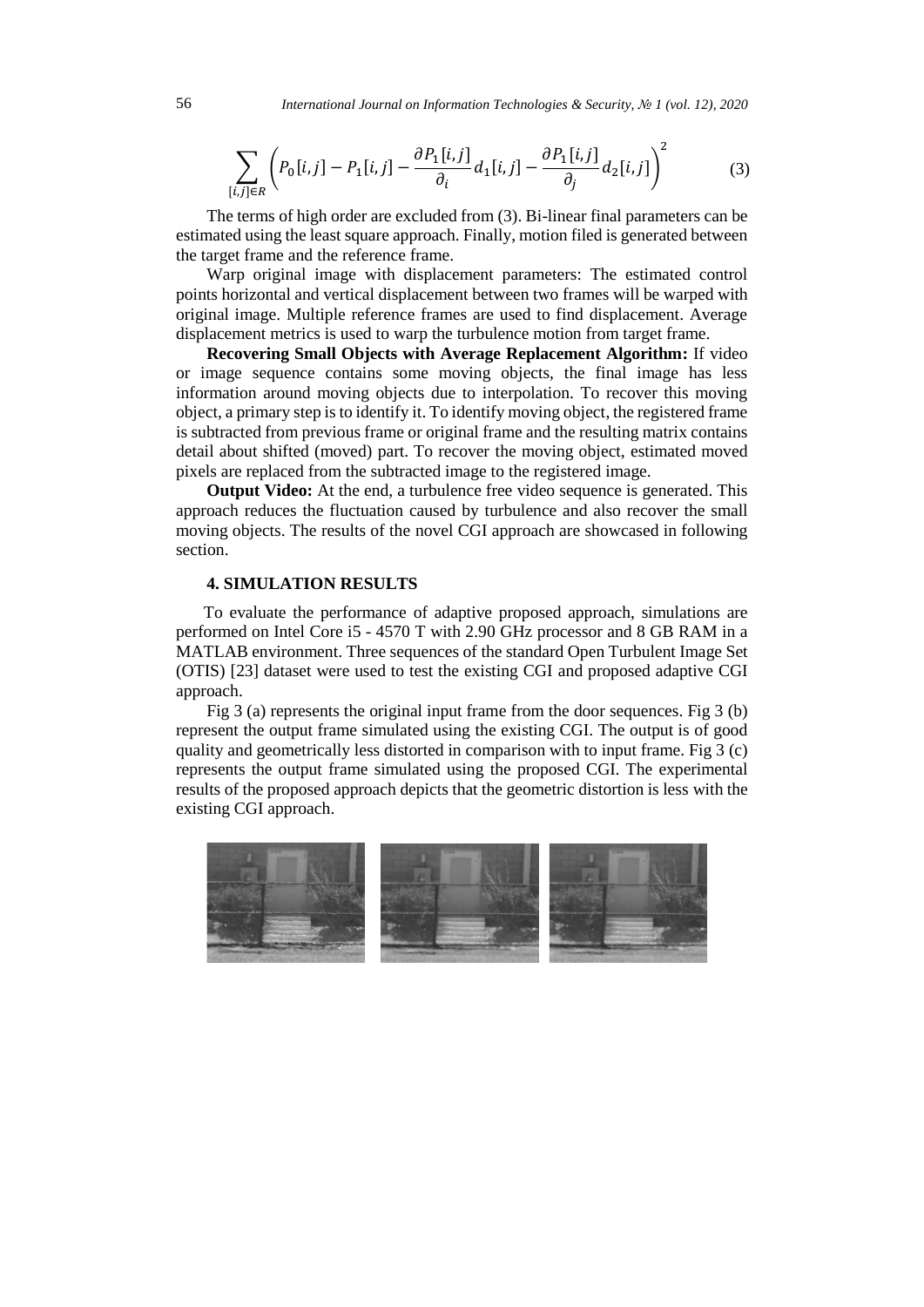(a)  $(b)$  (c) *Fig. 3 (a) 10th observed frame of input door sequence, (b) Result of existing CGI, (c) Result of proposed CGI.*

#### **4.1. Recovering moving objects**

If video or image sequence contains some moving objects, the final image has less information around moving objects due to interpolation. So there is a challenge to restrain the moving object from getting degraded. To overcome this challenge, a simple technique is implemented, which finds moving objects and adds those objects again in registered frame. This is achieved by identifying moving objects. To identify moving objects, a registered frame is subtracted from a previously registered frame or previous input frame. In difference image, the pixels of moving objects in the registered image are replaced by pixels of the input image.

In figure 4 and figure 5, the moving object (a toy car) disappeared in existing CGI Registration. In proposed CGI Registration approach the moving object was recovered.



(a)  $(b)$  (c) *Fig. 4 (a) 10th observed frame of input moving car3 sequence, (b) Result of the existing CGI, (c) Result of the proposed CGI.*



*Fig. 5 (a) 10th observed frame of input moving car2 sequence, (b) Result of the existing CGI, (c) Result of the proposed CGI.*

### **5. PARAMETER RESULTS**

After experimental simulation, the adaptive proposed approach is evaluated using standard parameters for measuring quantized efficiencies. There are certain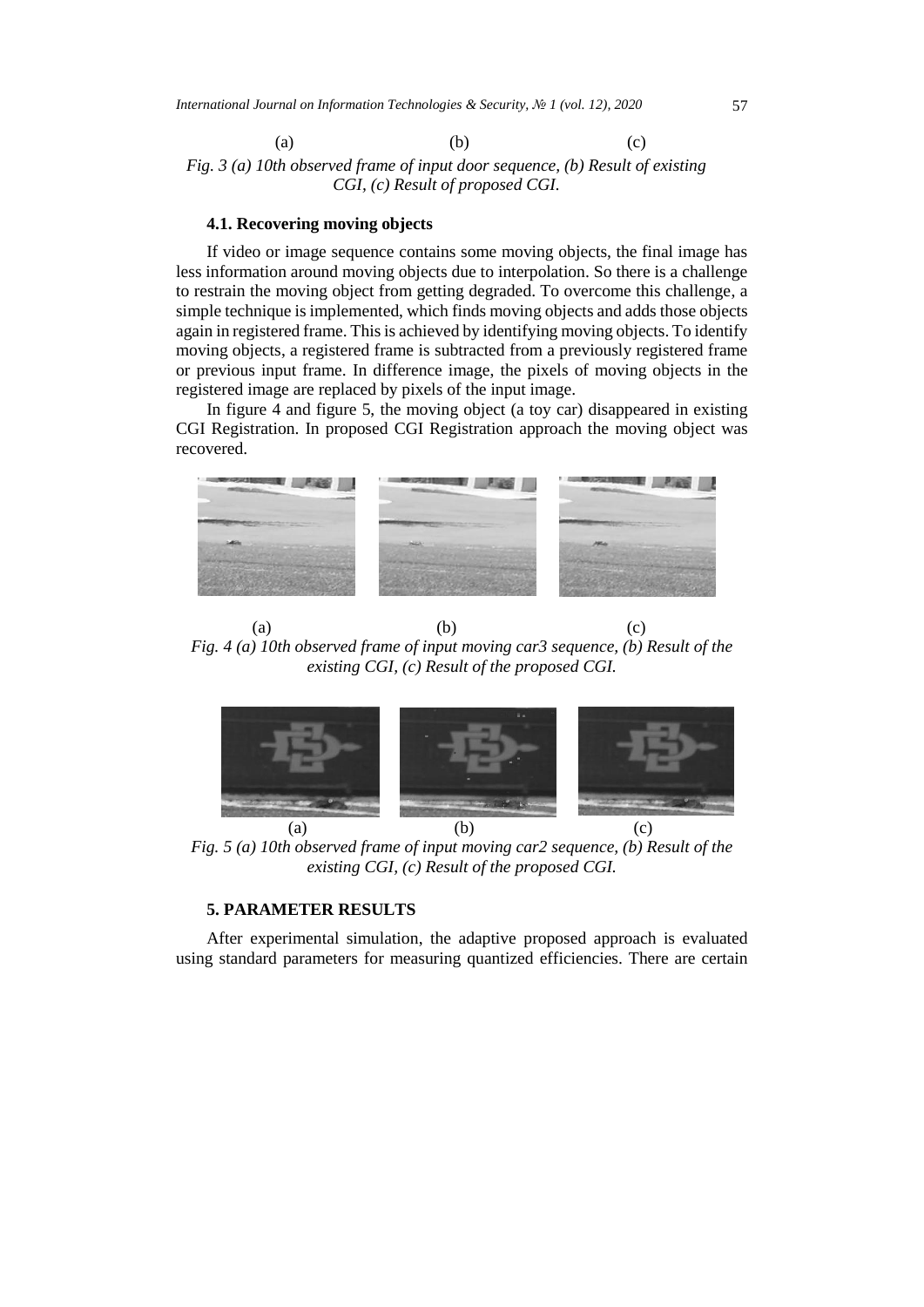parameters that can be used to check the similarity between images: MSE (mean square error), PSNR (Peak Signal to Noise Ratio) and SSIM (Structure Similarity Index Method).

*MSE*: The MSE is calculated between each frame in the output sequence of the algorithms and the original frame [24].

$$
MSE = \frac{1}{mn} \sum_{x=0}^{m-1} \sum_{y=0}^{n-1} [I(x, y) - N(x, y)]^2
$$
 (4)

Here *I* is the image intensity and *N* represents the noise present in the image frame.

*PSNR*: PSNR is one of the popular image quality metrics. The PSNR between two images *A* and *B* of size *m* <sup>∗</sup> *n* can be measured as below [25].

$$
20. \log_{10} MAX_i - 10. \log_{10} MSE \tag{5}
$$

where  $MAX_i$  is the maximum pixel value possible.

*SSIM*: The SSIM index is computed on different windows of an image. The measure between two windows with same dimensions is given as below [26].

$$
SSIM = \frac{(2\mu_m\mu_n + w1)(2\mu_m\sigma_n + w_2)}{(\mu_m^2 + \mu_n^2 + w_1)(\sigma_m^2 + \sigma_n^2 + w_2)}
$$
(6)

Here, the mean and variance of windows m and n are  $\mu_m \mu_n$  and  $\sigma_m^2$ ,  $\sigma_n^2$  respectively,  $\sigma_m n$  is the covariance of *m* and *n*.

The existing approach and proposed approach are evaluated on the above mentioned standard algorithms. The performance of both approach is showcased in Table 1.

As per the parameters results mentioned in Table 1, it can be clearly noted that the proposed algorithm shows efficient results and almost close with respect to the existing algorithm. It also recovers moving objects in contrast to the existing CGI approach. In turbulent video sequences with the same scene and with moving object, MSE, PSNR and SSIM values between consecutive frames represents the influence of turbulence. The MSE, PSNR and SSIM value calculation between consecutive frames of the results of CGI and the proposed approach can depict the efficient performance of the proposed approach.

| <b>Sequence Name</b>     | <b>Technique</b>         | <b>MSE</b> | <b>PSNR</b> | <b>SSIM</b> |
|--------------------------|--------------------------|------------|-------------|-------------|
| Input door<br>sequence   | Input sequence           | 0.0018     | 75.5565     | 0.7953      |
|                          | <b>Existing CGI</b>      | 0.0015     | 76.7357     | 0.8577      |
|                          | <b>Proposed approach</b> | 0.0008     | 78.8198     | 0.8659      |
| Moving Car 1<br>sequence | Input sequence           | 0.0014     | 76.5233     | 0.7936      |
|                          | <b>Existing CGI</b>      | 0.0010     | 79.0013     | 0.8054      |

*Table 1. Performance evaluation of proposed approach with multiple dataset*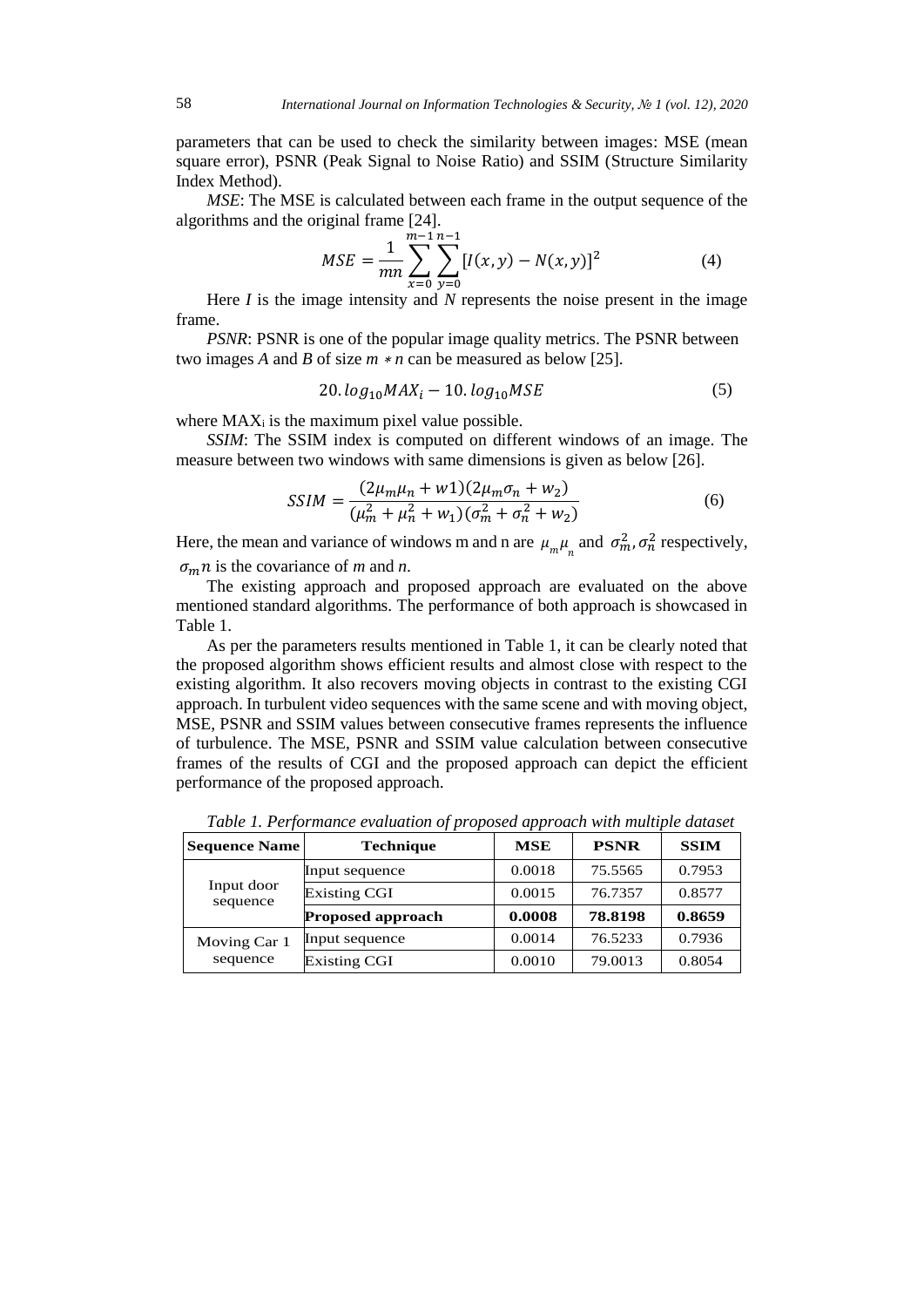|                          | <b>Proposed approach</b> | 0.0008 | 81.6052 | 0.8597 |
|--------------------------|--------------------------|--------|---------|--------|
| Moving Car 3<br>sequence | Input sequence           | 0.0012 | 78.5362 | 0.7092 |
|                          | <b>Existing CGI</b>      | 0.0007 | 79.3577 | 0.9366 |
|                          | <b>Proposed approach</b> | 0.0008 | 81.0134 | 0.9402 |

# **6. CONCLUSION**

Atmospheric turbulence arises from a complex set of interrelated factors, such as wind velocity, temperature, elevation, sun intensity, and so on. While most algorithms had difficulty dealing with mitigation of turbulence in the scene, the existing CGI algorithm is shown to compensate for geometric distortions. However, it was found that a moving object (real motion) deteriorates after registration process. Hence, a new adaptive method is proposed to recover moving objects and to handle scene change situations. Proposed adaptive CGI achieves more accurate results than the existing CGI algorithm. The parameters measured clearly depict the superiority of the proposed method. This work can be enhanced for mitigation of turbulence in the scenarios where the scene is not static.

### **REFERENCES**

[1] Nieuwenhuizen, R., Dijk, J. and Schutte, K., Dynamic turbulence mitigation for longrange imaging in the presence of large moving objects, *EURASIP Journal Image and Video Processing*, 2019(2), 2019, pp.1-22.

[2] Lau, C.P., Lai, Y.H. and Lui, L.M., Restoration of Atmospheric Turbulence-distorted Images via RPCA and Quasiconformal Maps, *Inverse Problems*, 35(7), 2019, pp. 1-37.

[3] Anantrasirichai, N., Achim, A. and Bull, D., Atmospheric turbulence mitigation for sequences with moving objects using recursive image fusion, *In 25th IEEE International Conference on Image Processing*, Athens, Greece, 2018, pp. 2895-2899.

[4] Çaliskan, T. and Arica, N., Atmospheric turbulence mitigation using optical flow, *In 22nd International Conference on Pattern Recognition*, Stockholm, Sweden, 2014, pp. 883-888.

[5] Wu, J. and Su, X., Method of Image Quality Improvement for Atmospheric Turbulence Degra- dation Sequence Based on Graph Laplacian Filter and Nonrigid Registration, *Mathematical Problems in Engineering*, 2018, pp. 1-15.

[6] Zhu, X., Milanfar P., Image reconstruction from videos distorted by atmospheric turbulence, In *Visual Information Processing and Communication*, 7543, San Jose, California, United States, 2010, pp. 75430S:1-8.

[7] Zhu, X., Milanfar P., Stabilizing and deblurring atmospheric turbulence, *In IEEE International Conference on Computational Photography*, Pittsburgh, PA, USA, 2011, pp. 1-8.

[8] Zhang, C., Zhou, F., Xue, B., Xue, W., Stabilization of atmospheric turbulence-distorted video containing moving objects using the monogenic signal, *Signal Processing: Image Communication*, 63, 2018, pp. 19-29.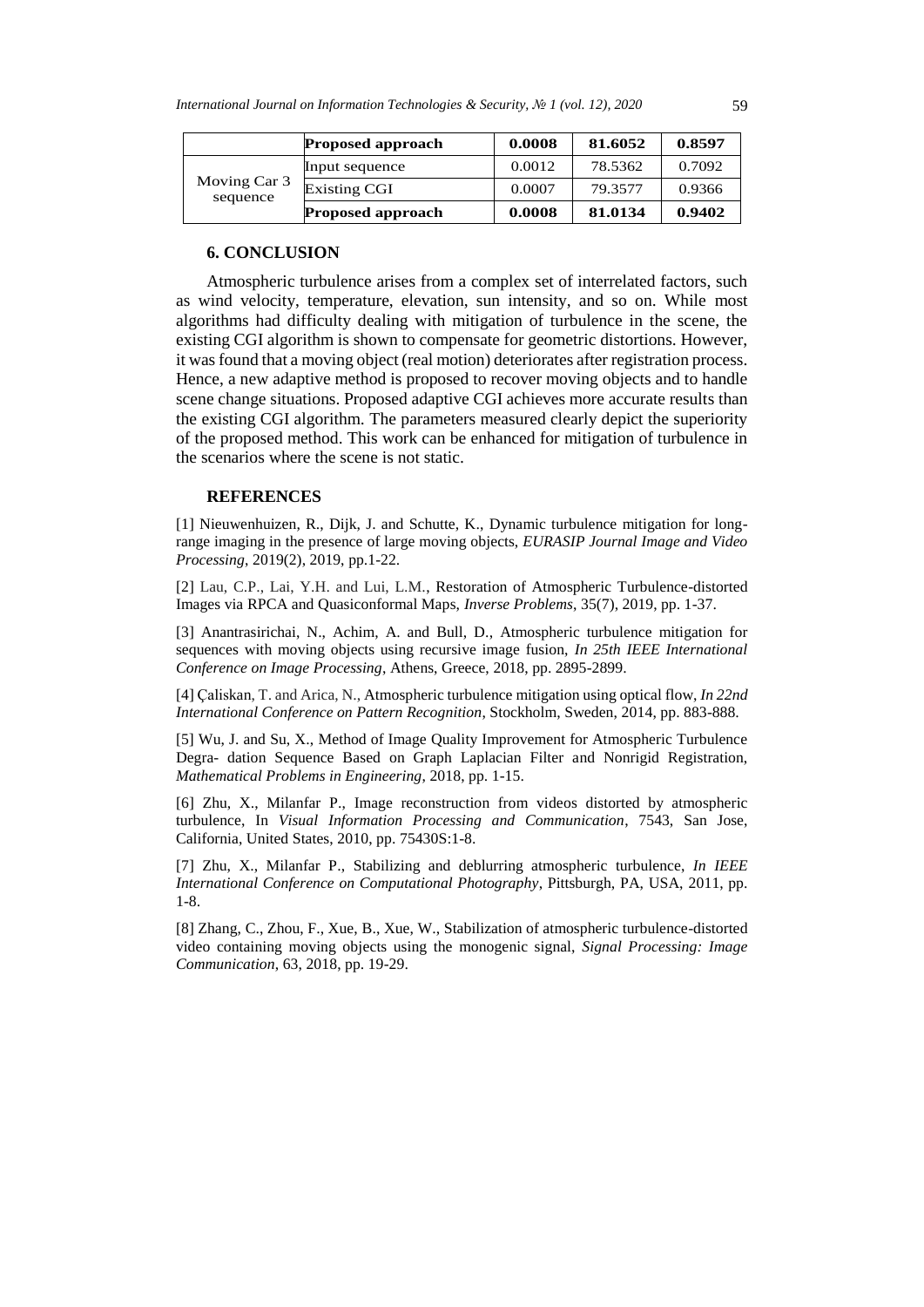[9] Kumar, R., Purohit, M., Saini, D., Kaushik B.K., Air Turbulence Mitigation Techniques for Long-Range Terrestrial Surveillance, *IETE Technical Review*, 34(4), 2017, pp. 416-430.

[10] Fishbain, B., Yaroslavsky, L.P., Ideses, I., Spatial, temporal, and interchannel image data fusion for long-distance terrestrial observation systems. *Advances in Optical Technologies*, 2008, pp. 1-18.

[11] Xiong, W., Wang, Z., Yuan, H., Liu, J., Study on Image Denoising Method Based on Multiple Parameter Shrinkage Function, *Wireless Personal Communications*, 102(4), 2018, pp. 3079- 88.

[12] Abhilasha, V.C., Literature Review: Mitigation of Atmospheric Turbulence Impact on Long Distance Imaging System with Various Methods, *International Journal of Science and Research*, 12(3), 2014, pp. 2227-2231.

[13] Halder, K.K., Tahtali, M., Anavatti, S.G., A new image restoration approach for imaging through the atmosphere. In *IEEE International Symposium on Signal Processing and Information Technology*, Athens, Greece. 2013, pp. 350-355.

[14] Tahtali, M., Lambert, A.J., Fraser, D., Graphics processing unit restoration of nonuniformly warped images using a typical frame as prototype, In *Image Reconstruction from In- complete Data*, VI, 2010, pp. 7800H:1-10.

[15] Fraser, D., Thorpe, G., Lambert, A., Atmospheric turbulence visualization with widearea motion-blur restoration, Journal of the Optical Society of America A, 16(7), 1999, pp.1751-8.

[16] Jayanthi, S., Vennila, C., Advanced Satellite Image Classification of Various Resolution Image Using a Novel Approach of Deep Neural Network Classifier, *Wireless Personal Communications*, 104(1), 2019, pp. 357-372.

[17] Lucas, B. D., Kanade, T., An iterative image registration technique with an application to stereo vision, *International Conference on artificial intelligence(IJCAI)*, vancouver, british columbia, 1981, pp. 674-679.

[18] Siong, L.Y., Mokri, S.S., Hussain, A., Ibrahim, N., Mustafa M. M., Motion detection using Lucas Kanade algorithm and application enhancement, In *International Conference on Electrical Engineering and Informatics*, 2, 2009, pp. 537-542.

[19] Sullivan, G.J., Baker, R.L., Motion compensation for video compression using control grid interpolation, *International Conference on Acoustics, Speech, and Signal Processing*, 1991, pp. 2713-2716.

[20] Frakes, D.H., Monaco, J.W., Smith, M.J., Suppression of atmospheric turbulence in video using an adaptive control grid interpolation approach. In *IEEE International Conference on Acoustics, Speech, and Signal Processing*, 3, 2001, pp. 1881-1884.

[21] Li, D., Suppressing atmospheric turbulent motion in video through trajectory smoothing. *Signal Processing*, 89(4), 2009, pp. 649-55.

[22] Gilles, J., Ferrante, N.B., Open turbulent image set (OTIS), *Pattern Recognition Letters*, 86, 2017, pp. 38-41.